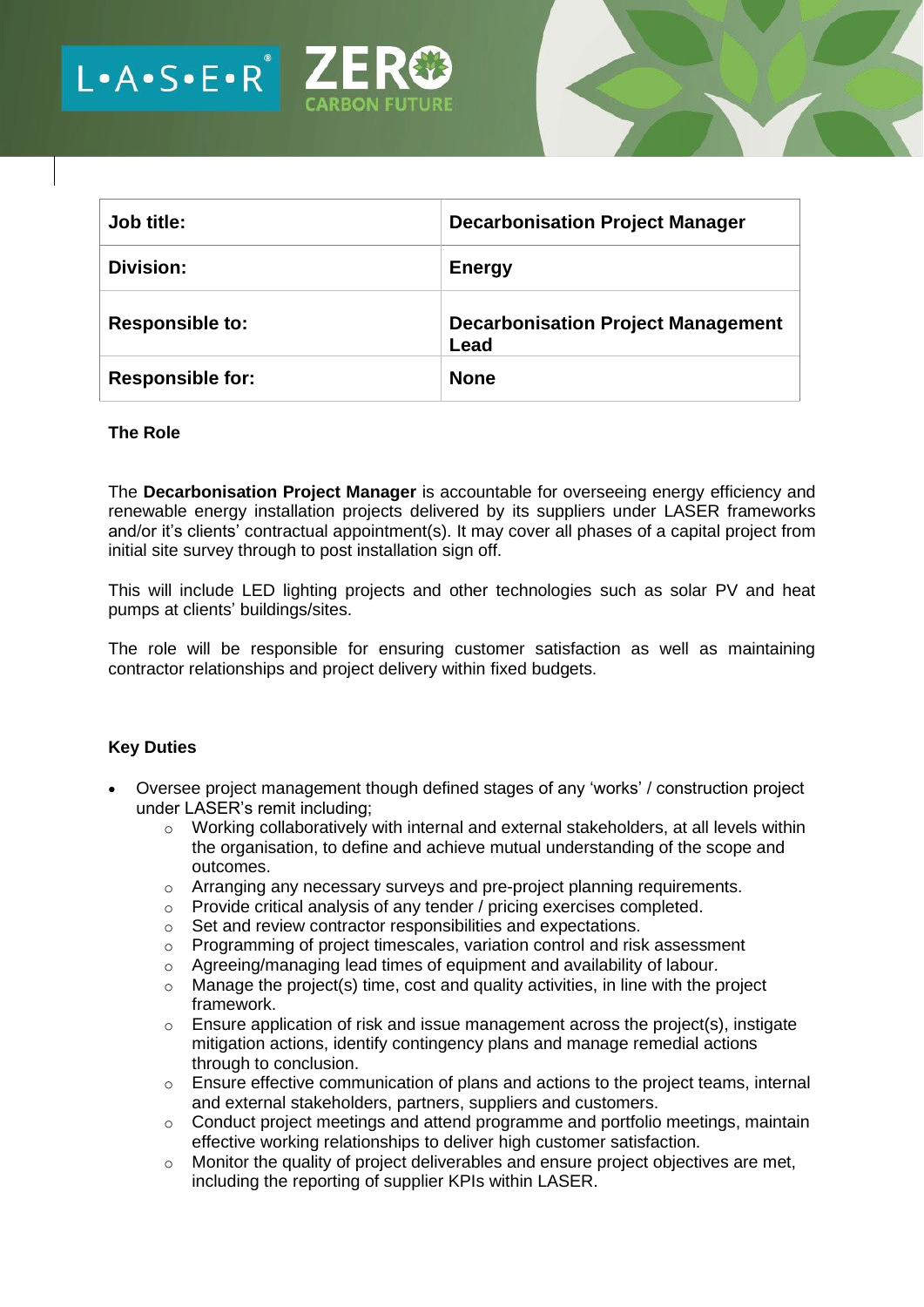# $L A \cdot S \cdot E \cdot R^*$

- o Agree and Monitor snagging and handover process to ensure full project completion.
- o Deliver projects within fixed budgets and profit margin targets.
- $\circ$  Continually improve H&S and environment understanding and practice including LASER and CSG policy and procedure.
- o Develop an understanding of Public Sector Procurement rules.
- $\circ$  Develop and maintain a detailed understanding of LED lighting technologies and installation techniques.
- o Maintain and develop understanding of emerging energy saving technologies
- $\circ$  Work with and direct Project Assistants to attain best outcomes for customers
- o Being involved with the development of the new decarbonisation project management service offers, including Project Management Office
- o Travel throughout the UK.
- o Be commercially aware to minimise unexpected costs to customer, LASER or contractors.

Personal and Career Development will be managed through a Career Development Plan.

Such other duties, commensurate with the grading of the post that may be assigned by the line manager or their nominee.

### **Health, Safety & Wellbeing Considerations**

This role involves undertaking duties which include the Health, Safety and wellbeing issues outlined below. Please be aware of these, when considering your suitability for the role.

- **Regular use of Screen Display Equipment**
- **•** Driving to customer and supplier sites throughout the UK
- Adhering to any local (site specific) health and safety requirements
- Surveying large sites on foot involving several hours walking

### **Other duties:**

**Health and Safety:** Adhere to the corporate policy on Health and Safety at work as well as taking responsibility for Health and Safety within the area of your control.

**Equality and Diversity:** Work positively in an equal opportunity and diverse environment and respect the unique contribution of every individual.

**Environmental Awareness:** To support the organisation's corporate Environment Policy by complying with relevant environmental legislation and carrying out your duties in an environmentally responsible manner.

#### **Internal & External Relationships**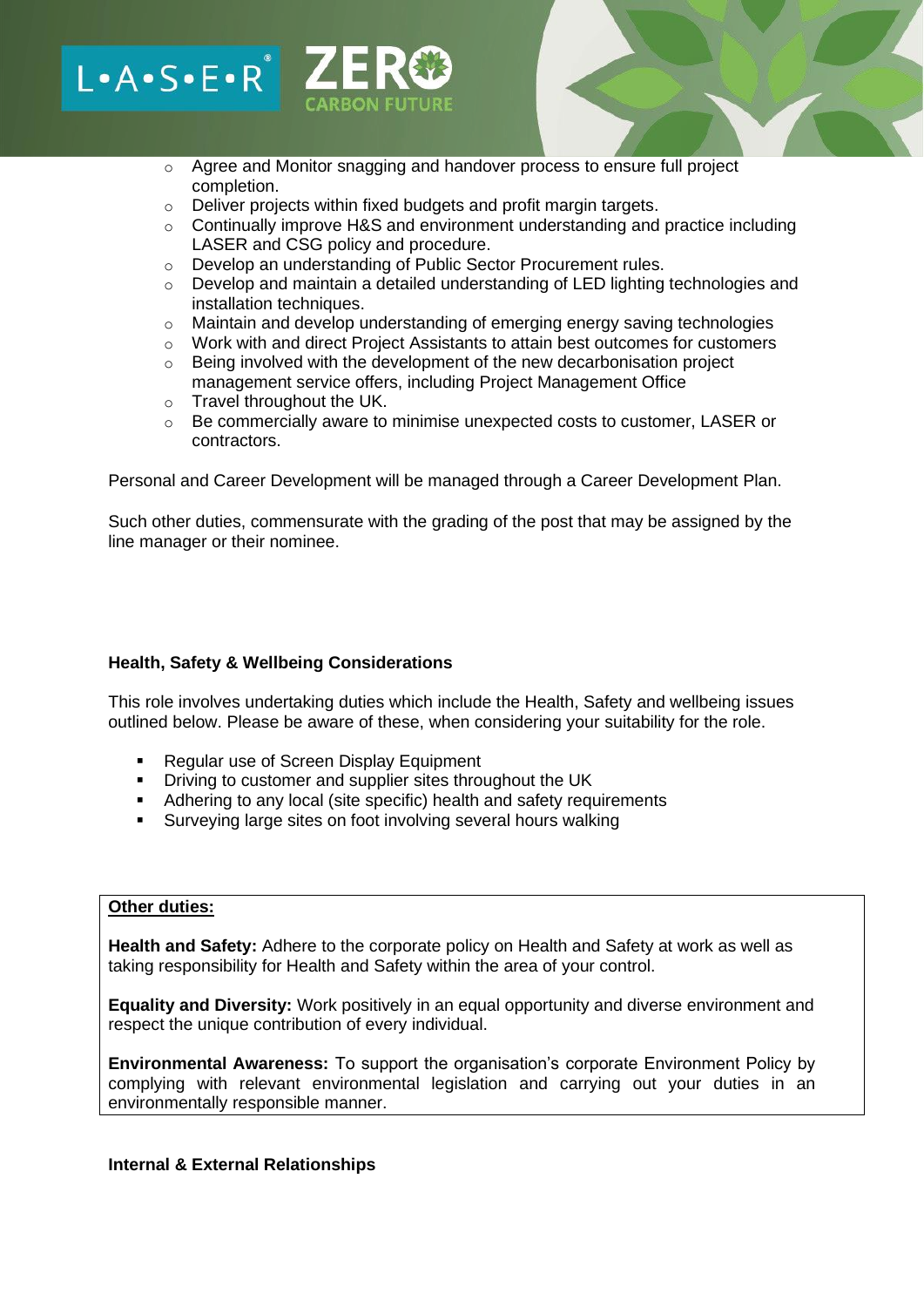# $L - A - S - E - R$ **CARBON FUTURE**



### **Internal:**

Successful internal relationships will need to be developed with:

- Colleagues in the Energy Projects team
- All colleagues within the Energy Division
- Commercial Services' Finance, HR and IT teams

# **External:**

Successful external relationships will need to be developed with:

- The Energy Division's existing and potential new customers
- The Energy Division's framework managers
- LED lighting and other technology contractors
- LED lighting and other technology suppliers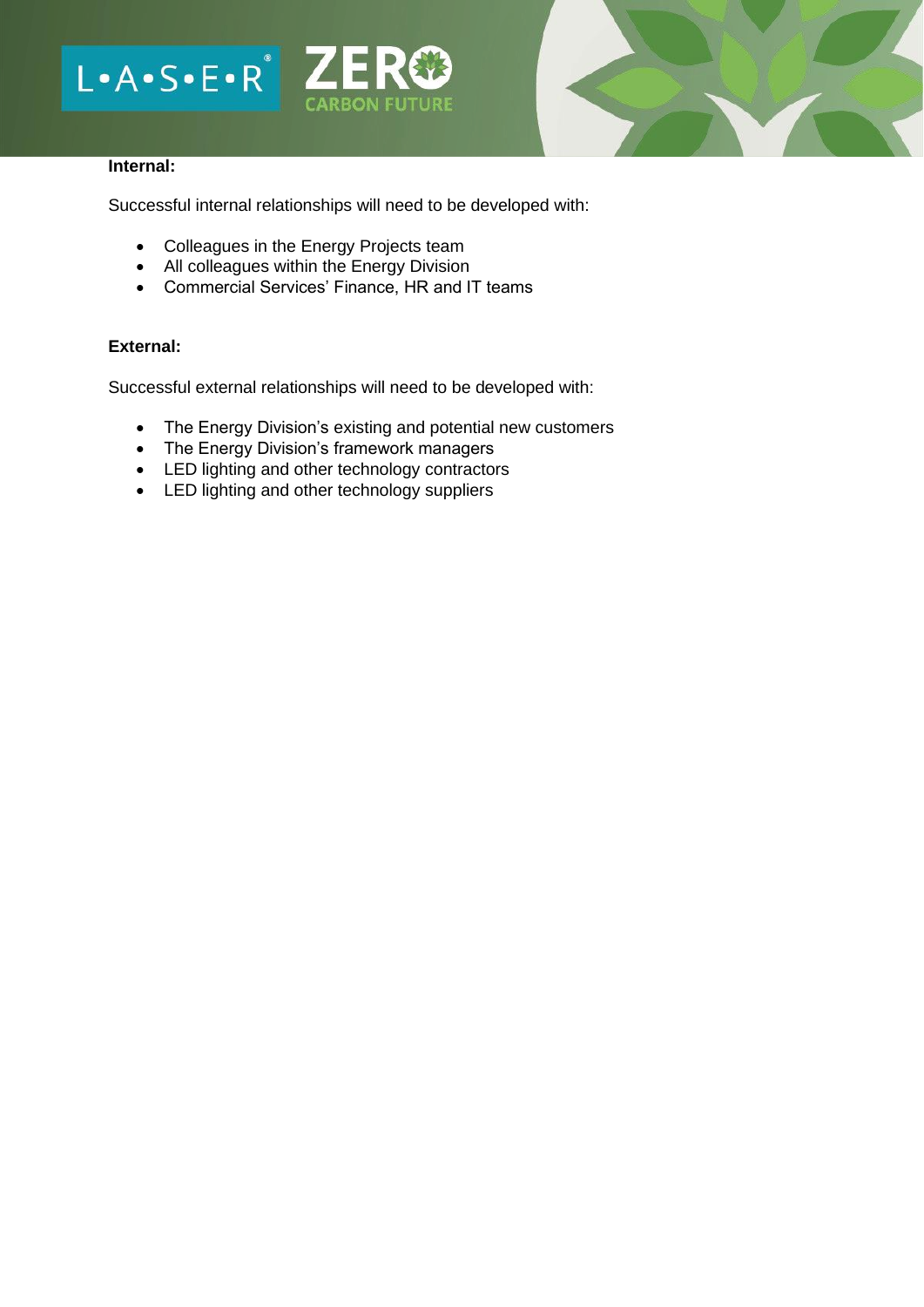The Person Specification details the necessary skills, qualifications, experience or other attributes needed to carry out the job. Please be aware that your application will be measured against the criteria published below.

**CARBON FUTURE** 

L.A.S.E.R<sup>'</sup> ZERC

| <b>Qualifications / Training</b>                                                                                                                                     | <b>Essential</b> | <b>Desirable</b> |
|----------------------------------------------------------------------------------------------------------------------------------------------------------------------|------------------|------------------|
| Professional qualification in project management, such as APM<br>Project Management Qualification (PMQ) or another recognised<br>qualification (e.g. Prince2 or PMP) |                  |                  |
| Degree-level surveying or engineering qualification                                                                                                                  |                  |                  |

| <b>Experience / Knowledge</b>                                                                             | <b>Essential</b> | <b>Desirable</b> |
|-----------------------------------------------------------------------------------------------------------|------------------|------------------|
| Extensive demonstrable experience of construction and/or<br>engineering projects and contracts (e.g. JCT) |                  |                  |
| 3 years' project management and delivery experience                                                       | ✔                |                  |
| Knowledge of LED lighting products and alternative energy<br>technologies.                                |                  |                  |
| Knowledge of mechanical & electrical project management                                                   |                  |                  |
| Understanding of energy saving project calculations, costs,<br>savings and paybacks                       |                  |                  |
| Servicing and selling to customers – ideally within the public<br>sector                                  |                  |                  |
| Understanding of public sector procurement rules and practice                                             |                  |                  |

| <b>Skills / Abilities</b>                                                                                                           | <b>Essential</b> | <b>Desirable</b> |
|-------------------------------------------------------------------------------------------------------------------------------------|------------------|------------------|
| A high level of computer literacy and ability to create and use<br>complex spreadsheets or project management software<br>packages. |                  |                  |
| Ability to survey large buildings, make accurate records of<br>existing installed lighting or other M&E equipment.                  |                  |                  |
| Ability to empathise with customers, suppliers and co-workers in<br>order to understand their outlook and deliver joint outcomes.   |                  |                  |
| Ability to think strategically, set own objectives and direct effort<br>to meet goals                                               |                  |                  |
| Excellent communication skills with the ability to communicate<br>complex scenarios in a clear and concise manner with              |                  |                  |